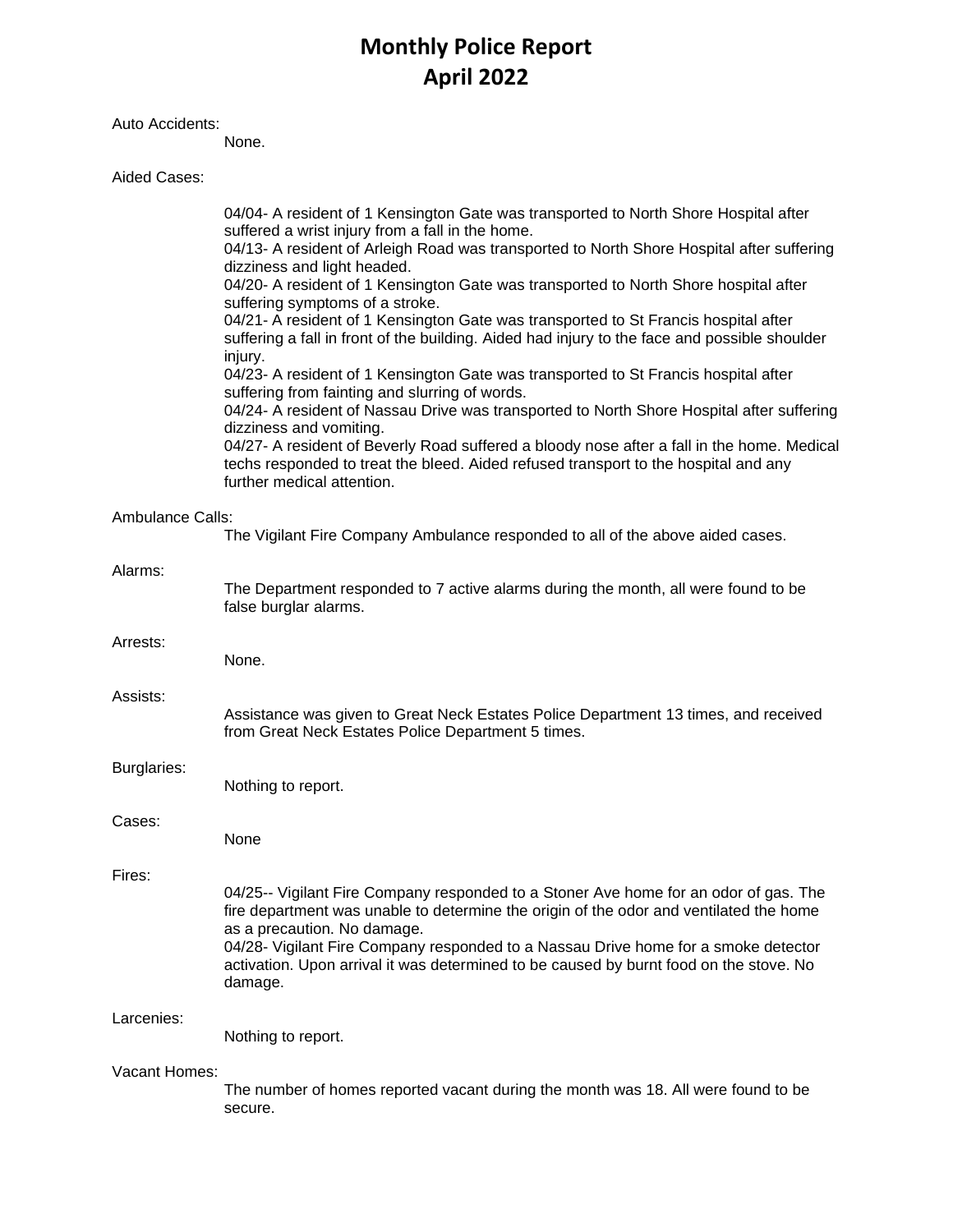# **Monthly Police Report April 2022**

Miscellaneous:

- A dispute between two neighbors on Arleigh Road was mediated and an amicable conclusion was reached between the involved parties.
- Construction work was halted at a home on Arleigh Road after it was determined that the proper permits were not filed/approved by the village.
- Workers at an Arleigh Road home were preparing to do a masonry repair during prohibited hours. Workers were advised of the ordinance and voluntarily left scene.
- Police responded to wires down in the rear yard of a North Drive home. Upon arrival it was determined to be cable wires. The cable company was notified and will respond for repair.
- A noise complaint was reported on Arleigh Road. Upon arrival, the complainant was upset about the noise level of the children playing next door. All parties were spoken to and an amicable solution was achieved.
- Police responded to a Nassau Drive home at the request of an out of town family member to check on an elderly female. Upon arrival police were able to speak to the elderly female and determine that she was in good health and was sleeping. Homeowner was advised to reach out and let the family know she is ok.
- A pedestrian located a cell phone and turned it into the police. It was later identified and returned to the owner.
- NCPD dispatch reports a 911 hang up at a Nassau Drive home. Upon arrival, police were able to determine that it was dialed in error and no emergency existed.
- Temporary No Parking signs were deployed throughout the village in order to alleviate possible traffic /parking conditions.
- A suspicious person was reported on the corner of Arleigh Road and Park Road. Subject was located and purpose was verified. No further action required.
- Kings Point PD was assisted with a canvass after a vehicle license plate hit was stolen received through LPR's. A canvass of the area produced negative results.
- Extensive patrol conducted throughout the month in response to the increase in stolen vehicles in Nassau County.
- Police responded to a Beverly Road home to assist a sick relative staying in the home. Upon arrival patient was calm and compliant and all meds were taken without issue.
- Police were called to an Arleigh Road home to address a noise complaint. The owners of the home were advised of the complaint and complied immediately.
- Police assisted the village hall and building department with a stop work order for an Arleigh Road construction site
- A suspicious person was reported on Nassau Drive. Police responded and located a person matching the description given. It was found that the person was part of the filming crew that recently received their permits from the village to film in the village.
- Nassau County was assisted with a canvass after a vehicle was stolen from Cutter mill Road. Vehicle was not located.
- NCPD detectives were assisted at HQ with stolen vehicle information and alarm entry.
- A suspicious vehicle with NJ plates was investigated on North Drive. The vehicle was found to be occupied. It was determined to be the home health aid and spouse of a nearby home. No further police action.
- A suspicious vehicle was reported in front of a Nassau Drive home. Complainant stated that the vehicle left abruptly when exiting the home. A canvass of the area produced negative results.
- Police assisted the village hall and building department with a stop work order for a Nassau Drive construction site.
- Nassau County PD was assisted with a canvass after a vehicle was stolen from the confines of Great Neck. Vehicle was not located.
- A suspicious person was reported on the corner of Arleigh Road and Park Road. Subject was located and purpose was verified. No further action required.